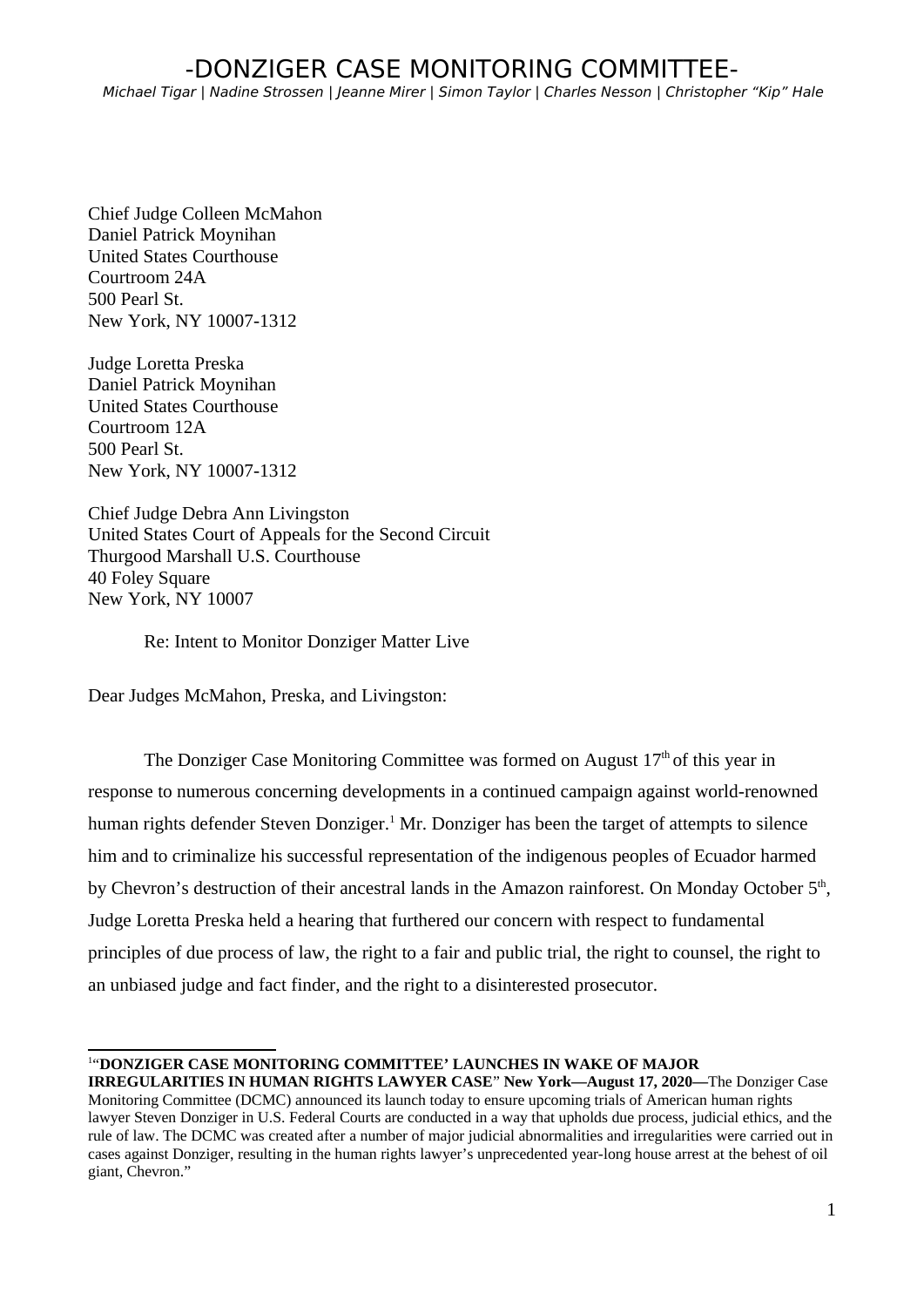Four major issues during the hearing highlighted ongoing concerns in regards to Mr. Donziger's criminal contempt trial, as follows:

#### **Right to Counsel**

Judge Preska has decided not to allow Mr. Donziger adequate time to replace his two lead trial attorneys, whom she disqualified in August––just days prior to his previous trial date of September 9<sup>th</sup>. While Ron Kuby, Esq. has agreed to represent Mr. Donziger at trial (pro bono), Judge Preska has refused to accommodate Mr. Kuby's scheduling conflict which prevents him from trying the case before December  $7<sup>th</sup>$ . Instead, Judge Preska insists Mr. Donziger go to trial on November  $4<sup>th</sup>$ , one day after what promises to be the most contentious presidential election in decades. Lauren Regan, Mr. Donziger's only current attorney of record, lives in Oregon and is uncertain whether she will be able to defend Mr. Donziger in person at a November  $4<sup>th</sup>$  trial given other ongoing professional commitments and the COVID-19-related dangers traveling to New York City pose to her health. Rather than delay the matter, Judge Preska has indicated a willingness to jeopardize Mr. Donziger's constitutional right to the counsel of his choice and his right to adequate representation.

## **Lack of Judicial Fairness**

Judge Preska started the hearing by reading her ultimate decision on the very issues upon which she was ruling. Rather than using the proceeding as an opportunity to *hear* both parties and reach a positive resolution, Judge Preska used it as an opportunity to deliver a predetermined set of talking points. In fact, Judge Preska stated at the very outset and then reiterated in her concluding statement that "make no mistake about it" the date of the trial was a "firm date." There was no deliberation or discussion, just a command that November 4th will be the trial date regardless of any of the many reasons that militate in favor of a delay. For all practical purposes, Judge Preska's unwillingness to grant a delay violates Mr. Donziger's right to the counsel of his choice and undermines his ability to defend himself. Judge Preska should take the reasonable step of moving the trial date to December 7th or later to allow Mr. Kuby, a highly experienced lawyer, to represent Mr. Donziger at the trial, in person.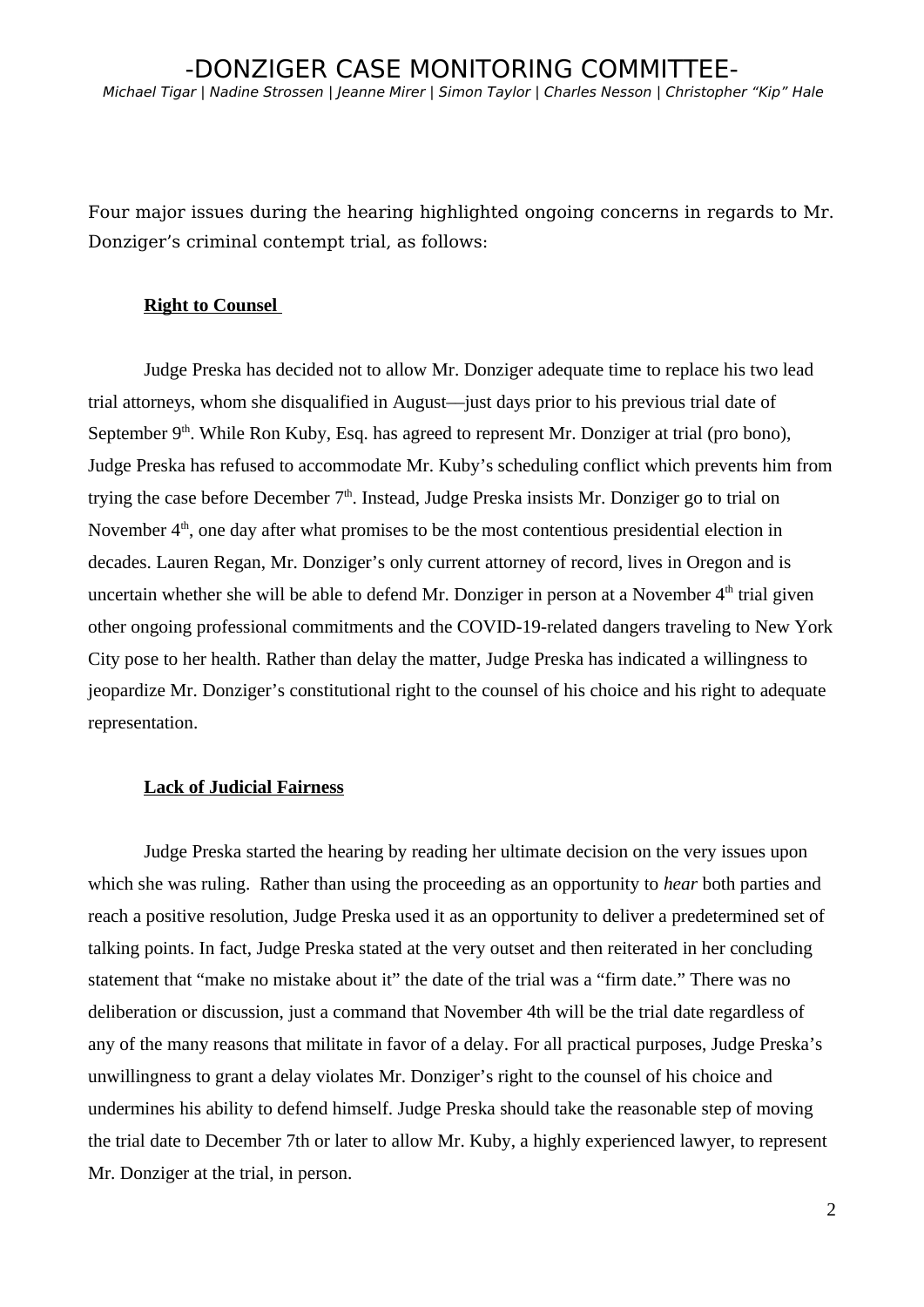#### **Prosecutor's Misuse of Procedure**

The lead private prosecutor, Ms. Rita Glavin, and the two other prosecutors from the Seward & Kissel law firm (which counts Chevron among its recent clients) abused their discretion in their inappropriate insistence on a *Curcio* hearing on the eve of trial. Doing so forced Mr. Donziger to either waive a fundamental constitutional protection or lose his two lead lawyers. (The hearing was prompted by Ms. Glavin's 11<sup>th</sup> hour demand for a hearing because Mr. Donziger's lead lawyers were potential witnesses on one of the six counts of the charging document.) Ms. Glavin should have disclosed her intention to have a *Curcio* hearing months before she did, and certainly before Mr. Donziger's prior counsel, Andrew Frisch, withdrew from the case on July  $4<sup>th</sup>$ . Ms. Glavin's explanation for her deployment of the *Curcio* process was that she never had any indication that Mr. Donziger would not eventually waive his own rights rather than have his counsel disqualified. Ms. Glavin claimed to have been "lulled" into this belief, perhaps based on her recognition that having counsel disqualified would be devastating to the defense. In fact, the record indicates that Judge Preska chose to explain away Ms. Glavin's inappropriate use of the *Curcio* hearing as a sword against Mr. Donziger rather than the shield to protect criminal defendants it was intended to be. The net result is to effectively deprive Mr. Donziger of the counsel of his choice at the worst possible time.

## **Issues with Witnesses**

Judge Preska is demanding something virtually unprecedented: that the defense reveal its witness information and defense strategies before trial. Criminal defense attorneys have no legal obligation to reveal this information to prosecutors prior to trial. This principle is fundamental to the defense in criminal cases, and is not some frivolity, as Ms. Glavin and Judge Preska have been treating it.

Mr. Donziger is still under conditions of home confinement, as he has been since his arraignment on these misdemeanor charges in August of 2019. There remains no reasonable explanation for why an upstanding, highly visible member of the New York legal community with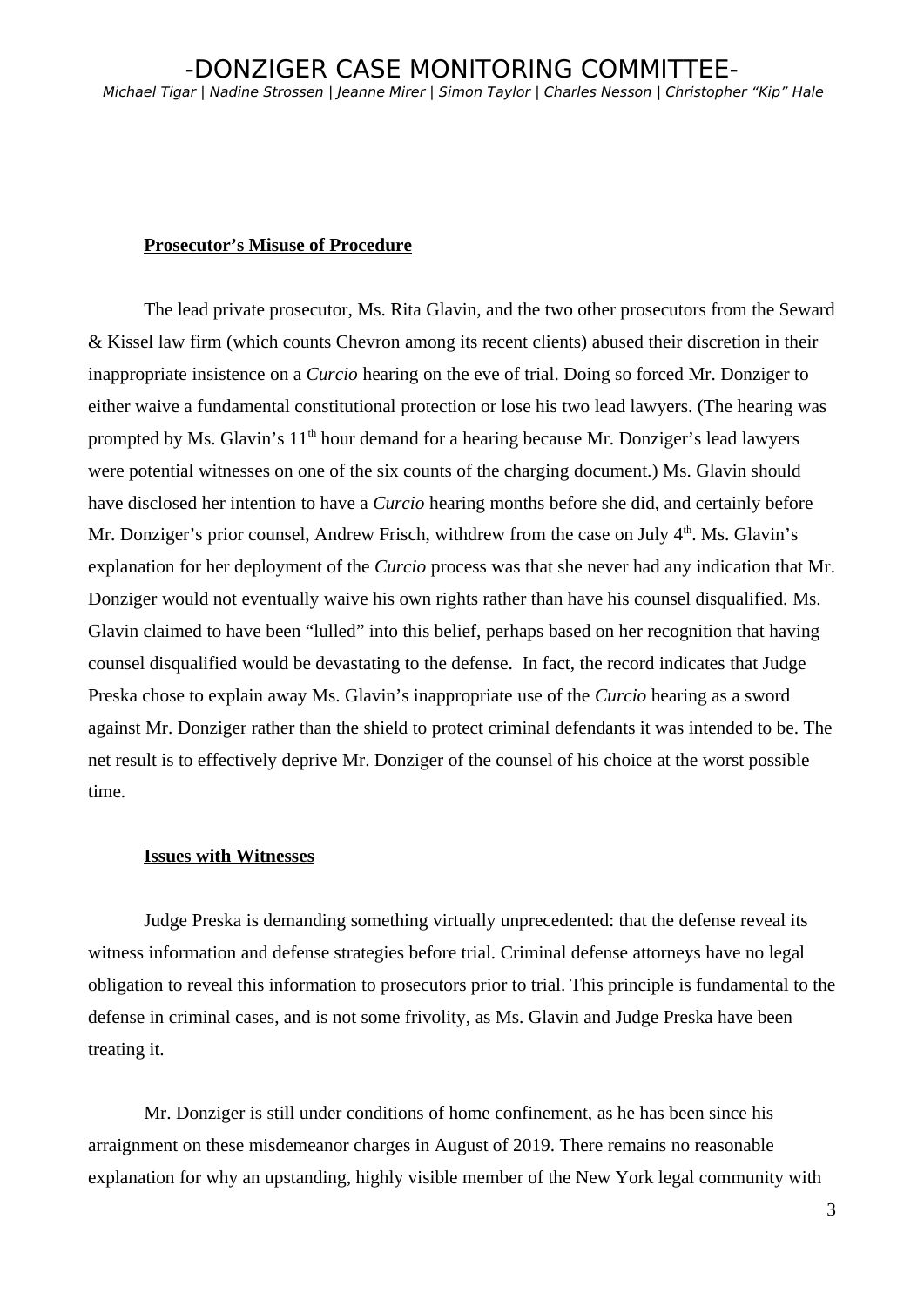no criminal record, who has never missed a court date in this or the underlying civil case, would be deemed a flight risk when facing a maximum of six months in jail. The implication that Mr. Donziger would flee in these circumstances has always been and continues to be entirely unreasonable. In the United States, punishment may only follow a determination of guilt, not precede it.

Furthermore, one must ask why, in the middle of a once-in-a-century pandemic, Judge Preska is racing full speed ahead to hold a bench trial without even addressing Mr. Donziger's concerns about securing counsel. At a time when trials related to the most violent and egregious crimes with incarcerated defendants have been indefinitely delayed, why is Mr. Donziger's misdemeanor contempt case being pursued with such haste, despite the very clear health risks to everyone involved and the unprecedented legal challenges that having this trial on November  $4<sup>th</sup>$ present?

According to the record from the October  $5<sup>th</sup>$  hearing, it appears that Judge Preska will force Mr. Donziger into a trial without the counsel of his choice, during a global pandemic for which even the President of the United States has been hospitalized, with counsel possibly having to appear over video, and apparently, only a semblance of due process. When in fact, Judge Preska should ask the private prosecutors to drop the charges in the interest of justice given the issues presented in this case and the extraordinary length of Mr. Donziger's pre-trial confinement. Short of that, Judge Preska should grant a continuance until December  $7<sup>th</sup>$ , or later, when Mr. Kuby will be able to represent Mr. Donziger in person, in court.

The disturbing events described above are in addition to glaring irregularities that have occurred in recent months. These include:

 Mr. Donziger has never had a jury of his peers, including in determining the underlying bribery allegations upon which the civil RICO case relies. Chevron avoided a jury by dropping money damages in the underlying civil case, yet now Mr. Donziger is saddled with multi-million-dollar costs orders from Chevron as well as fines. It is highly questionable to impose ruinous financial costs on a defendant without a jury trial.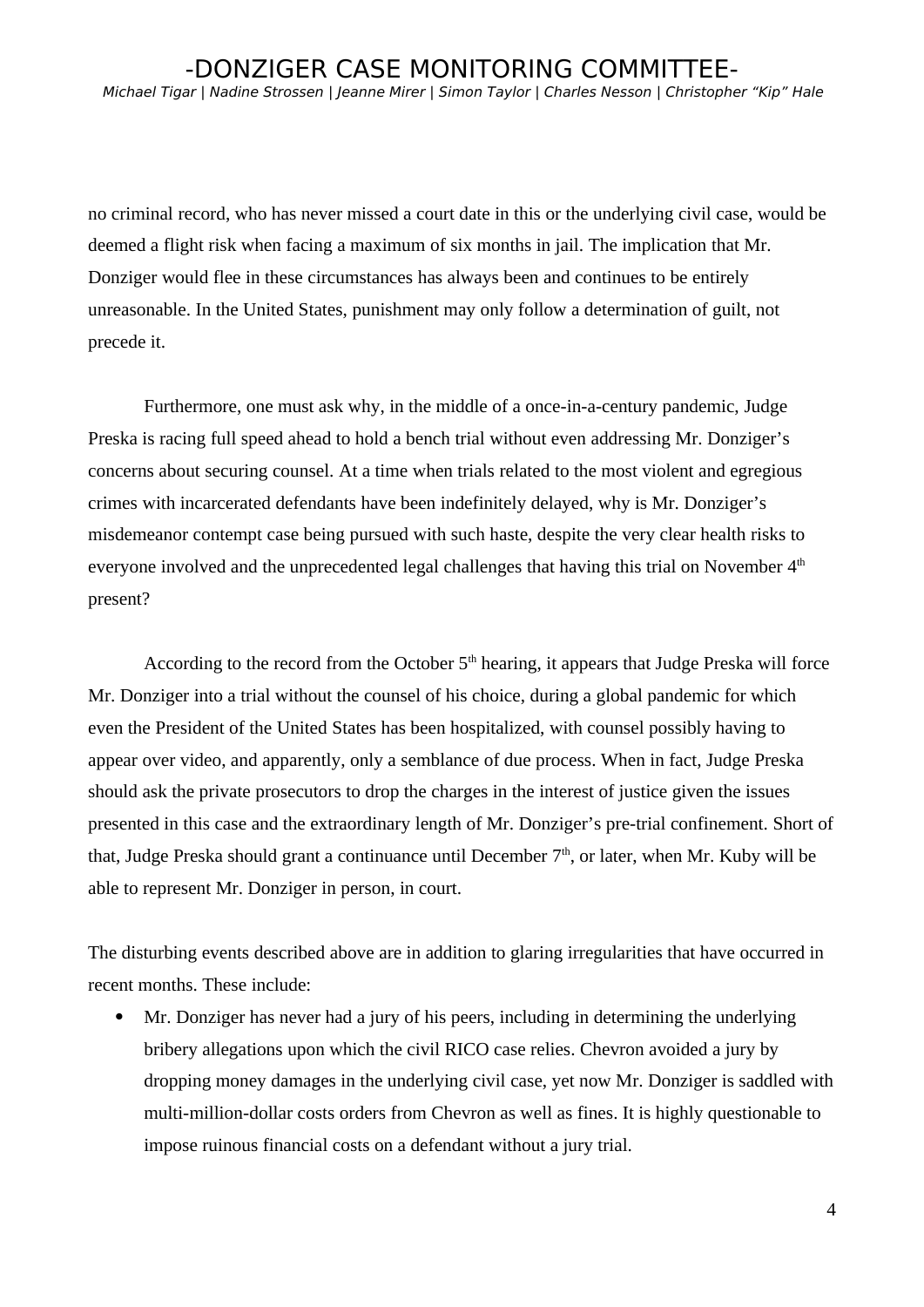- The one time the Executive Branch, the U.S. Attorney's Office for the Southern District of New York, had a chance to exercise prosecutorial discretion about this case, they refused Judge Kaplan's request to pursue it.
- The private prosecutors are conflicted given that their firm has recently represented Chevron and other Chevron-related entities and failed to disclose their conflict for seven months while they sought and successfully obtained Mr. Donziger's unprecedented pre-trial detention soon after he won a historic pollution judgment against Chevron.
- The Second Circuit is currently considering an appeal directly germane to the counts in this case, which should be decided prior to the criminal contempt trial.
- The procedure for Judge Preska's appointment over this case has never been revealed and seems inappropriate, as she was not assigned pursuant to local court rules requiring random assignment of criminal cases, the subject of, *inter alia*, Martin Garbus's recent Motion to Recuse.
- Judge Kaplan is still officially presiding over this case, acting as Judge, prosecutor (through his appointment of Seward & Kissel, an oil industry law firm) and alleged victim of the contempt, all while he is the subject of a Judicial Ethics Complaint filed by the International Association of Democratic Lawyers.<sup>[2](#page-4-0)</sup>
- Judge Kaplan and the private prosecutors appear to be having *ex parte* communications about the case, yet refuse to disclose the specifics of their conversations, in violation of judicial and prosecution standards. This is the subject of a Judicial Ethics Complaint filed by Mr. Donziger's recently disqualified attorney Rick Friedman.
- The private prosecutors from Seward & Kissel refuse to be transparent about their costs to the taxpayer and what they are billing. These prosecutors are, in effect, acting in a for-profit capacity and billing by the hour. This creates an inherent conflict of interest: the more hours the three private prosecutors spend pursuing Mr. Donziger, the more they can bill, a perverse incentive intended to be avoided by salaried DOJ employees managing prosecutions.

# **Intent to Monitor Donziger Case**

<span id="page-4-0"></span><sup>2</sup> https://iadllaw.org/2020/09/more-than-200-lawyers-file-judicial-complaint-against-judge-lewis-a-kaplan-over-abusivetargeting-of-human-rights-advocate-steven-donziger/